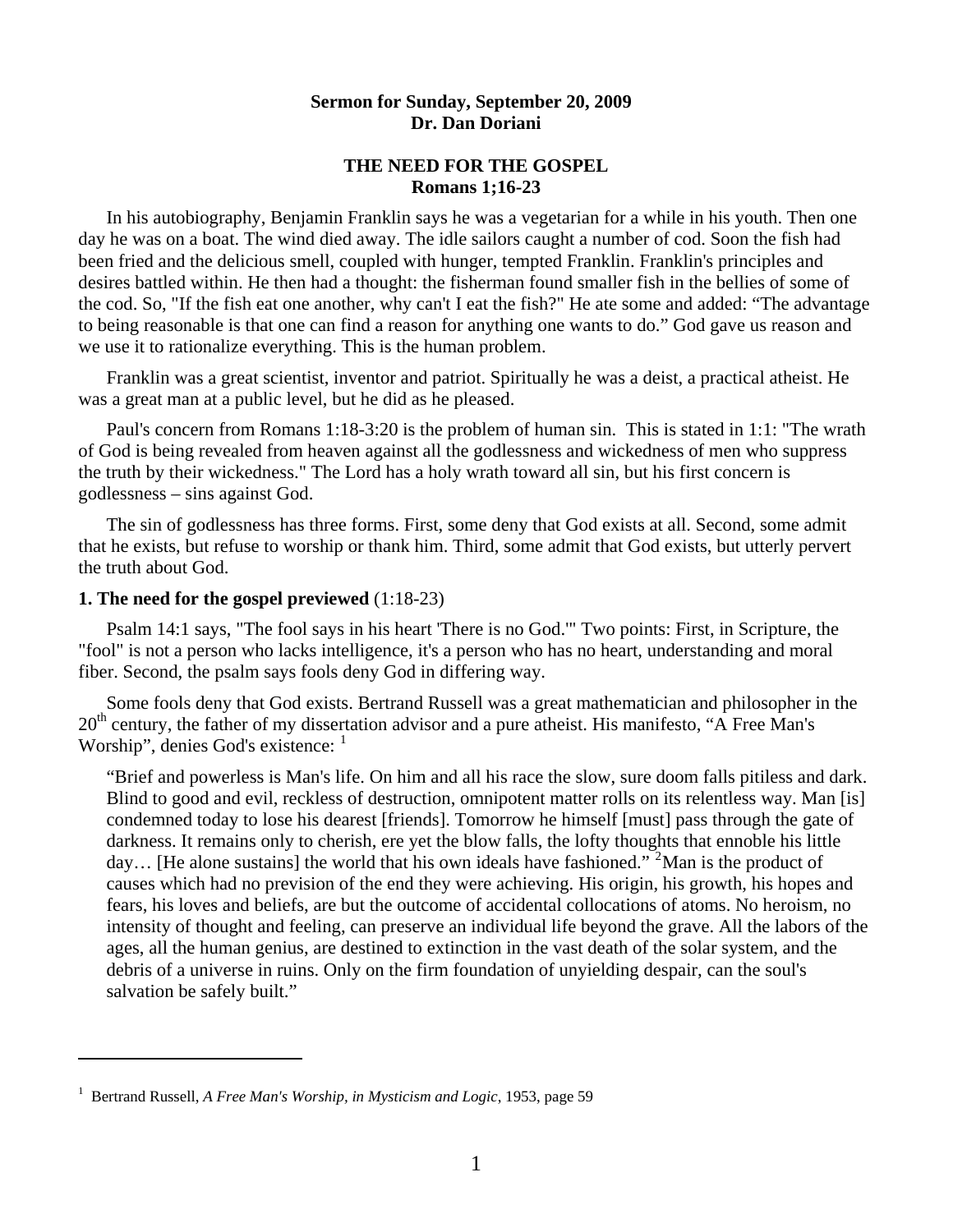This is pure atheism. Yet notice the final thought: Unyielding despair is the firm foundation of 'the soul's salvation.' Russell still sought salvation, even if that is nothing more than maximum clarity and integrity for the decades of life.

#### **Deism and practical atheism**

 Genuine, convinced atheists are still a small tribe. Far more common is the person who admits there probably is a God, but thinks it doesn't matter because God is far away, and takes no interest in the affairs of men.

 Psalm 10 describes this fool: He does evil and says, "God will not seek it out... He has forgotten. He has hidden his face; he will never see it." They say in their hearts: God "will not call us to account" (10:1- 13). "In all his thoughts there is no room for God…" (10:4).

 So there is a fool who concedes that there probably is a God but his existence is immaterial. This man renounces God yet addresses him, saying, "You will not call us to account." He speaks to God in order to dismiss him. But the psalmist tells God the fool is wrong: "You do see… The Lord is king forever [and will] do justice to the fatherless and the oppressed" (10:14-18).

 Paul was familiar with this form of atheism. Many of his fellow Jews prayed carefully, but acted as if there is no God (Luke 12). As a Roman citizen, he also knew the Epicureans. Some Epicureans were true atheists. But most believed some god created the world and then abandoned it and now cares nothing for human affairs. Further, since the soul is corporeal, body and soul will die at the same time. So live for the present, for tranquility and gentle pleasures.

#### **Careless polytheism**

 Third, some believe God or gods exist, but they are careless about it. Paul says God's "eternal power and divine nature" are clearly visible in what he made (1:20). No one can see God's moral perfections by gazing at nature. There are hints, but not proofs of his love, justice, holiness, compassion, and grace. His moral goodness is clearly seen first in his covenants with Israel. And they are perfectly revealed in the life, teachings, ministry, death and resurrection of Jesus.

 Still, Paul says that anyone who considers creation should be impressed by the power of its creator. We've talked about this before. The current estimate is that there are  $2 \times 10$  to the  $23<sup>rd</sup>$  stars. Thus, if we told every person who ever lived – about one hundred billion people - to name the stars for sixty hours a week, for sixty years and gave each person twelve seconds to name each star, every human who ever lived would need a thousand lifetimes to name all the stars.

 But the fine structures of creation are even more amazing: the human body has between ten and eighty trillion cells, each with its purposes and structures, each with millions of atoms. How many? As many stars as there are, there are 40,000 times more atoms in one human body than there are stars in the universe.

 Let's appoint every human to the task of counting these atoms: sixty hours a week for sixty years. Since it's easier to count an atom than to name stars (as everyone knows), we'll let everyone count ten atoms per second. Still, if one hundred billion humans tried to count all the atoms in one man, they would count about one-thirtieth of one-ten thousandth of that number.

 The careless atheist doesn't want to think about these things. He can barely stand on the shore and consider the vastness of the ocean. Thus, "Although they knew God, they neither glorified him as God nor gave thanks to him, but their thinking became futile and their foolish hearts were darkened… They became fools and exchanged the glory of the immortal God for images made to look like mortal man and birds and animals and reptiles."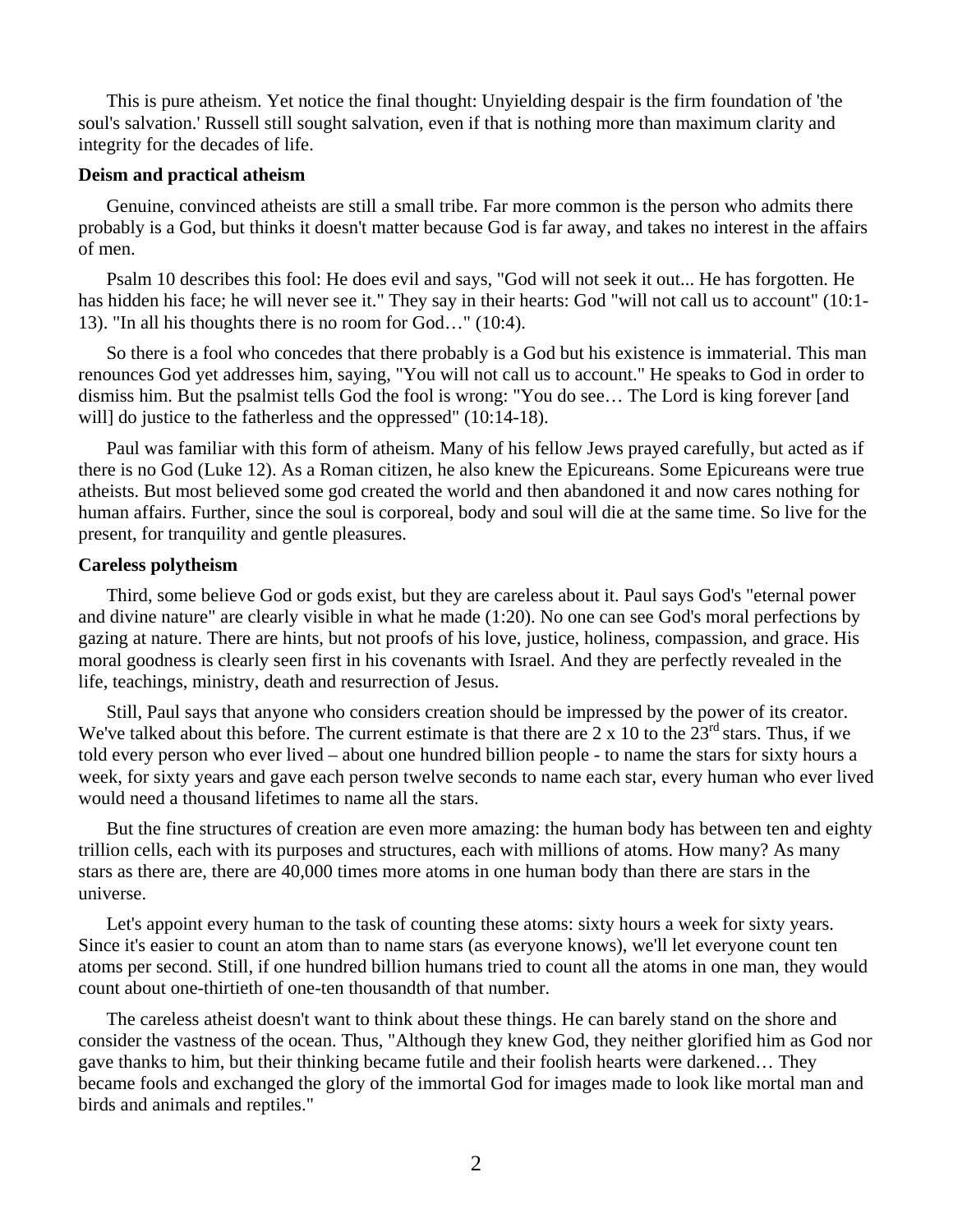So the careless atheist exchanges the glory of the eternal God for lesser deities. Paul had the polytheism of the Roman Empire in mind. It was full of images of bulls and birds of prey, mighty warriors and fertile women. The goal of all was to gain the favor of the gods, to make them propitious, to give fertility to fields and animals, to protect the land from foes. Religion was transactional. Do for the gods, and they will do for you. Say the prayer, offer the sacrifice, and they will bless. Pagan gods had superior power and knowledge, but share our flaws: jealousy, lust, anger. There were numerous. In 73 A.D., the statues of 265 deities stood at Rome's major crossroads. The common man might pray to a  $dozen$  gods.  $3$ 

 I saw this first hand in India where they had statues of monkeys and elephants. Our mission team was assigned a servant who professed the Christian faith in order to get the job. But one day, a staffer saw him sitting by a road in the garb of a Hindu holy man and soothsayer. When confronted, he had no remorse, saying, "A man has to make a living."

 Buddhism has a similar carelessness. Classic Buddhism is firmly atheistic. Monastic Buddhism has always been its backbone. While the monks seek enlightenment, they deny that Buddha, or anyone like him, is or can be divine. But in order to enlist popular support, Buddhists are perfectly happy to let the masses worship any great, enlightened person as a god<sup>[4](#page-2-1)</sup>.

 Most common folk believe there is a creator. He has some moral interest and gives us our sense of right and wrong. After that, people don't think too hard.<sup>[5](#page-2-2)</sup>

### **2. The power of the gospel** (1:16-17)

 The gospel comes into this sad situation. Last week, we said Paul wrote this great letter in the context of his mission to preach Christ to the Gentiles, especially in places where his name had never been heard. He hoped to enlist the help of the Roman church to speed him on his way to Spain. To that end, he presents his gospel.

 He begins with a surprising statement: "I am not ashamed of the gospel." We can reverse it and make it a positive: "I am proud of the gospel" – which Paul is. But he admits that one can be tempted to be ashamed of the gospel. The world is hostile and doubtful. Everything hinges on two miracles which skeptical people doubt: the Incarnation and the resurrection. Worse, we present a hero who was crucified. He came with words, not armies. And his church always seems weak, always seems to be a minority.

 Nonetheless, Paul is eager to preach in Rome, in the world. Paul states his reason; the gospel is the power of God for the salvation of everyone who believes: First for the Jew, then for the Gentile. The gospel is the true, supreme, effective power. It accomplishes his plan for the salvation of mankind.

 Salvation has the highest sense. This is not the partial deliverance of generals or political leaders who rescue people from ordinary dangers. This is salvation in the day of the Lord. Salvation is from the wrath of God that punishes the godless and wicked who refused to repent. Salvation is to the restoration of the glory, honor and peace that God designed for us in the beginning. On that day, God will transform us and we will conformed to his glorious body. Our weary spirits and fallen minds will be changed.

 When the Bible describes our salvation, it's usually future tense: We will be saved. But sometimes it's past tense: through Christ we have been saved. And sometimes it's present: We are saved. What the Lord has done, what he will do, shapes our present. We live by faith.

 $\overline{a}$ 

<span id="page-2-0"></span><sup>3</sup> ISBE 4, 213- Jeffers, pages103-5.

<span id="page-2-1"></span><sup>4</sup> Rodney Stark, *One True God* , pages 46-51

<span id="page-2-2"></span><sup>5</sup> C.S. Lewis, *Mere Christianity*, chapters 3-4.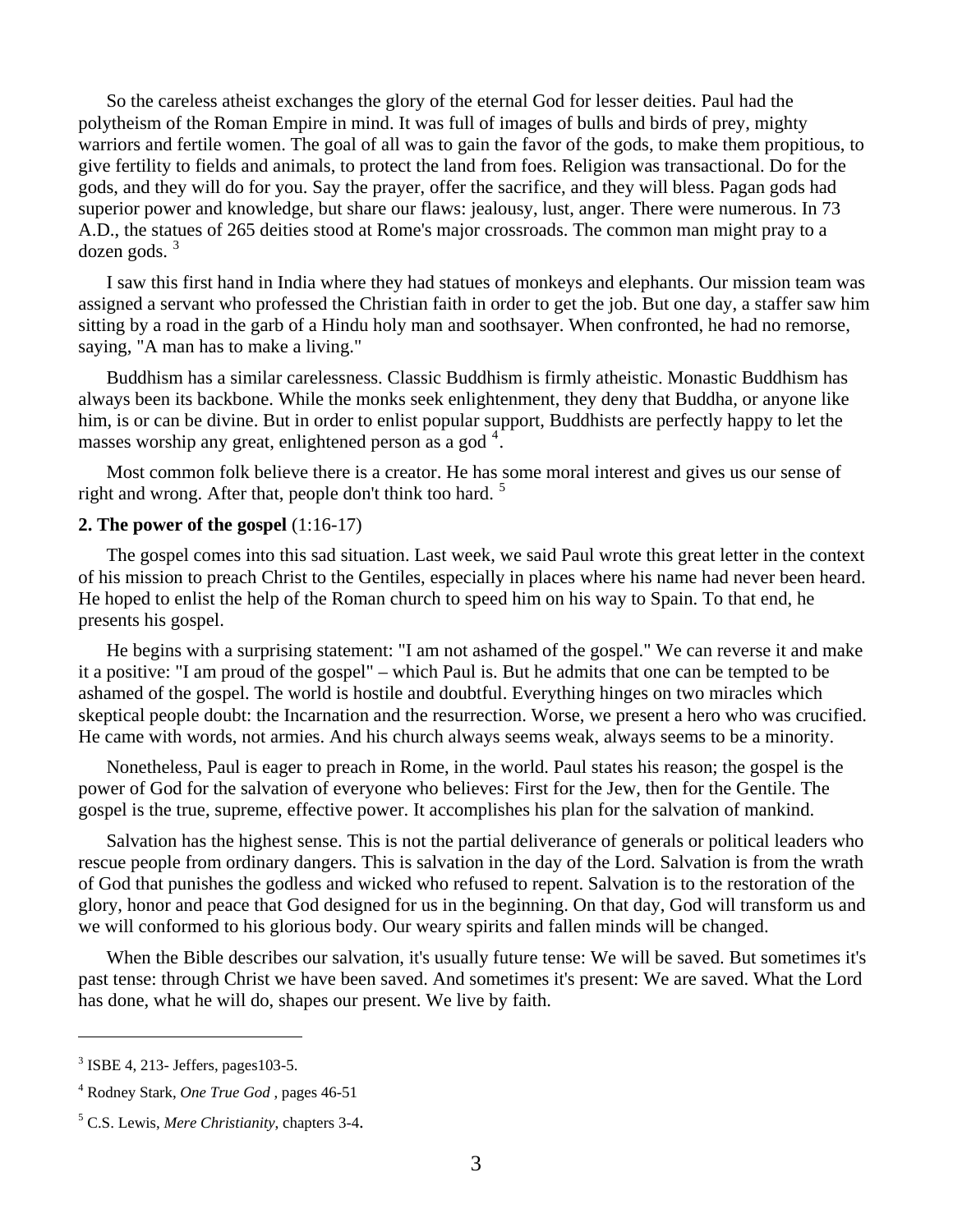This is for all who believe, Jew or Greek. Some scholars think the universal offer of the gospel is the prime theme of Romans: God offers salvation to all who believe.

 Certainly the gospel is offered to all. He promised it to the Jews, yet he calls "Gentiles to the obedience that comes from faith" (1:2, 5). That's why Paul is obligated to preach "both to Greeks and barbarians" (1:14). And 1:16 says the gospel saves all who believe, first the Jew, then the Gentile. In Romans 10, "Everyone who calls on the name of the Lord will be saved". In Romans 11: "God has bound all men over to disobedience so that he may have mercy on them all"  $(11:32)$ .<sup>[6](#page-3-0)</sup> Clearly the universal offer of the gospel is a major theme. In fact, the universal offer of the gospel is the result of the genuine main theme. The next verse states the content of Paul's message, his gospel: "In the gospel a righteousness from God is revealed, a righteousness that is by faith from first to last, just as it is written: 'The righteous will live by faith.'"

### **2. The content of the gospel** (1:17)

This statement is rich, so we'll go slowly. First, a literal translation: "In [the gospel] a righteousness of God is revealed.**"** That is, in the gospel, God's redemptive plan unfolds visibly in human history.

 Through the Middle Ages (sometimes since then) the "righteousness of God**"** was taken to mean a righteousness that belongs to God. He showed it by acting rightly or righteously for his people. In His supremely righteous act, God saved His people through Christ, as He promised. It's true, the gospel does reveals God's righteous action. But Paul's emphasis lies elsewhere.

 The righteousness Paul has in mind is a righteousness from God and given to men. That is, God is the source of a righteousness He bestows on us, so that we are righteous in His sight. This perfectly fits the context of our passage. The great concern of Romans  $1-3$  ( $1:18-3:20$ ) is the problem of human sin, whether it's overt and crass, or subtle and civilized. At the end we're guilty of violating God's standards. Then we'll stand before the judge, without excuses.

 The gospel, described in Romans 3:21-4:25, explains how God solved this problem – He covered our sin, forgave us, redeemed us, justified us, declared us right, so that we no longer stand guilty before Him. We have a new status and with that comes a new life – all described in Romans 5-8.

 This agrees with summaries of Paul's gospel found elsewhere: "I consider everything a loss compared to the surpassing greatness of knowing Jesus my Lord, for whose sake I have lost all things. I consider them rubbish, that I may gain Christ and be found in him, not having a righteousness of my own that comes from the law, but that which is through faith in Christ — the righteousness that comes from God and is by faith" (Philippians 3:9). Clearly, Paul teaches that believers have received a righteousness from God that is theirs.

 Indeed, before he offers the gospel once more in Romans 10, Paul chides people who "Did not know the righteousness that comes from God." Instead they "sought to establish their own." For "Christ is the end [the goal, completion] of the law so that there may be a righteousness for everyone who believes."

#### **The center**

 $\overline{a}$ 

To explain the importance of this, a side trip: Christian thinkers tend to survey the centuries and see this shift in western thought from 1200 to 2000+.

For centuries, God was at the center.

<span id="page-3-0"></span><sup>6</sup> Achtemeier, *Introducing the New Testament*, pages 307-9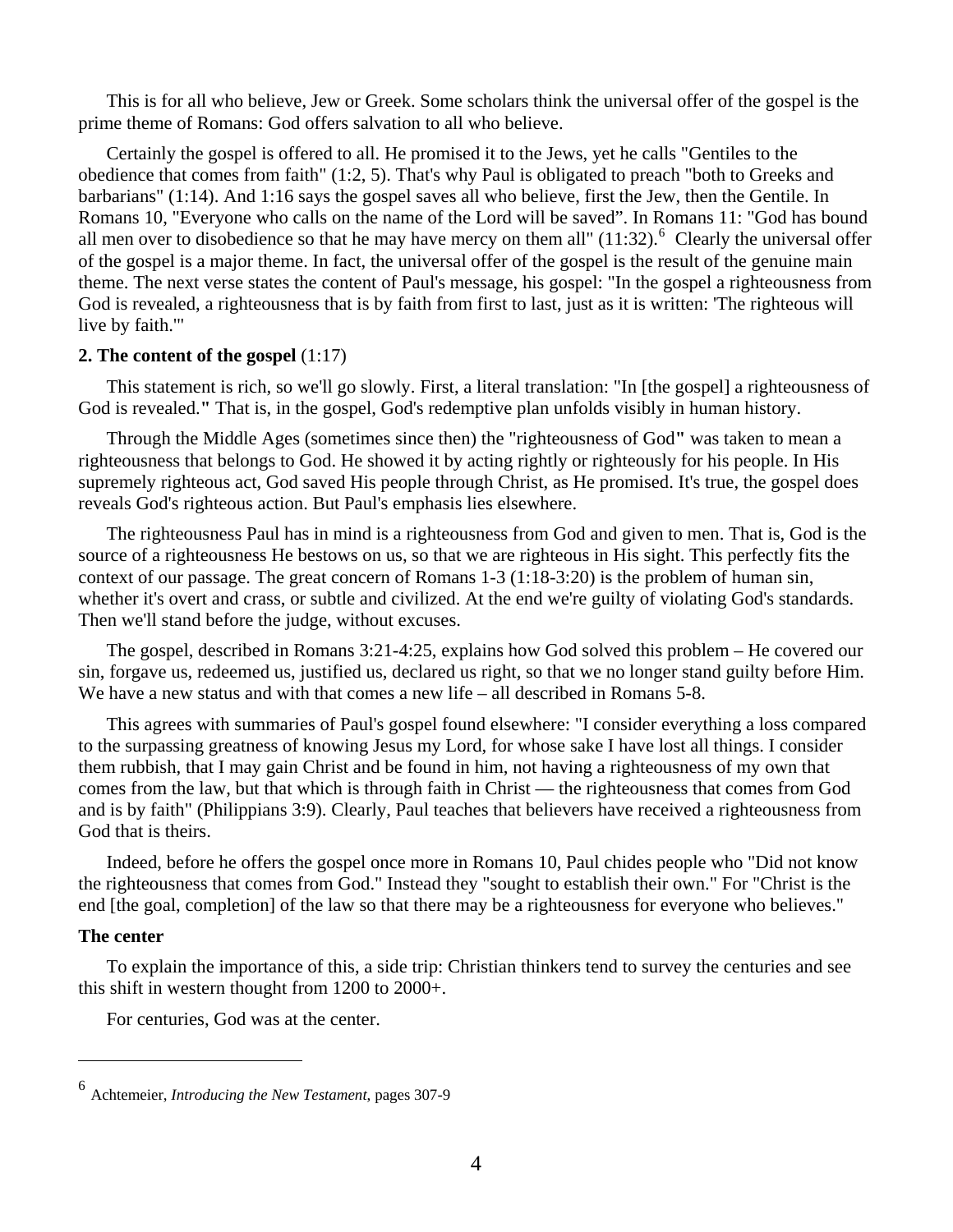Beginning in 18<sup>th</sup> century, with Enlightenment, reason and science became the center. In the last century, the self has become the center.<sup>[7](#page-4-0)</sup>

 The accusation would go: You Protestants have done the same. You have taken the righteous action of God and made it a point about the self – how you are right with God.

 No, we still place God at the center. But He takes interest in our affairs. He acted righteously with us in mind and His acts mean something to us. His righteousness radiates outward. He declares us righteous in His sight and that has implications.

 Someone recently described our competitive nature this way: We are not content to make a good paper clip; we want to make the best paper clip, the best coffee. Why? To justify ourselves, to prove our worth. But the gospel teaches us that God grants us worth freely, so we can give up that quest.

 From our theme tonight, consider children who grow up under waves of parental condemnation: you're evil, a failure, worthless. As I said last week, that is a portion of my story. This week some of you shared your story with me. Some react as I did: You're wrong and I'll prove it. Others believe it and are crushed by it.

 Others are wounded by rejection – by someone at work, by a friend, even by a spouse who suddenly declared, "I don't love you any more." Everyone wants to belong, to be loved, but someone says, "You don't belong here, we don't love you." The gospel answers all this.

 Christ has triumphed over death and the powers of evil, that "we may not fear those things which our King has conquered." Therefore, believe no accusations, whatever the source. Turn to Christ, the supreme case of a good man wrongly accused. Understand that Jesus "experienced all our weaknesses so that he may comfort us in our miseries.<sup>[8](#page-4-1)</sup>

 To be clear then, the gospel affects our self-understanding in many ways, but it isn't about our selfunderstanding. It is **about** the acts of Christ which grant us his righteousness. This righteousness, says Paul, is by faith.

#### **Righteousness by faith**

 This gospel righteousness, Paul says, is by faith from first to last. From the Old Testament to the New Testament, from the present to the future, however much we grow, the status we have before God is altogether by faith.

 When he says righteousness is by faith, he means our faith is not a work that earns God's favor. Faith isn't something we do, it's a response to a person creating a vital relationship.

 An analogy: Imagine that a child of ten is on the third story of a building and is trapped there by a fire. She can't get down the stairs and runs to a window as a way of escape. She looks down and sees her father. He calls to her to jump to him. Will she do it? It requires awareness of her need – why jump if it isn't necessary? And knowledge of her father. She must judge: "Is he strong enough to catch me?" But it isn't enough for him to be capable. She must hear his claim - "I'll catch you" - believe it, and act upon it. She must jump into his arms, believing he is capable and trusting him to do so. When he catches her, she is saved and continues to live from that day.

This is faith. It begins with an awareness of need and proceeds to trust in a person, whom we know is

l

<span id="page-4-0"></span><sup>7</sup> D. Wells, *Courage to be Protestant*, pages 102-108

<span id="page-4-1"></span><sup>8</sup> Calvin, *Institutes, 1,* pages 517-518